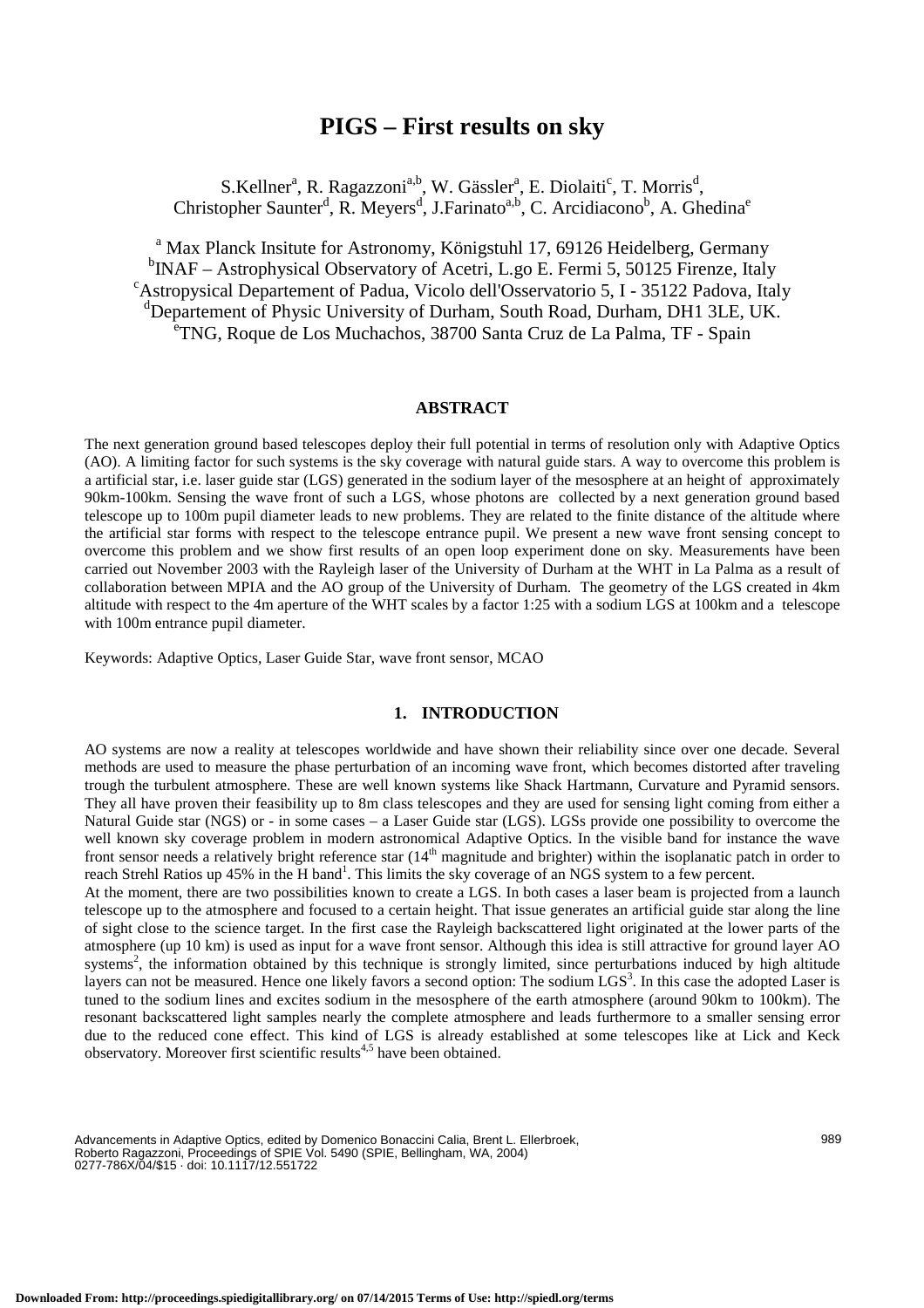It becomes very ambitious and challenging when we think to use LGS at Extremely Large Telescopes<sup>6,7</sup> (hereafter ELT) with conventional wave front sensors (hereafter WFS). Due to the dimensions of such telescopes (apertures up to 100m), the finite distance of the guide star leads to several limitations:

- 1. Perspective elongation
- 2. Huge defocus
- 3. Huge focal anisoplanatism
- 4. Large ray skewness
- 5. Large field FoV
- 6. Absolute tilt $8,9$

All this problems are reviewed in more detail by Ragazzoni et al (Paper in preparation).

Some major difficulties mentioned above can be eliminated by a novel kind of wave font sensing technique (PIGS  $=$ Pseudo Infinite Guide Star). Its feasibility was already proved in a laboratory setup<sup>10</sup>. Here we present first results of accomplished measurements in open loop done on the sky.

# **2. CONCEPT OF PIGS**

At first we want to summarize in a very comprehensive form the basic concept and functionality of the novel wave front sensor (hereafter WFS).



**Fig 1:** Conceptional drawing of the pseudo infinite guide star sensor. From right to left: LGS, telescope aperture, mask with circular slit placed at infinity focus, imaging optics in order to create telecentric exit pupil, highly reflecting rod, reimaging optics focused on pupil, CCD camera

All major problems of LGS are due to its finite distance. Therefore the problems can be overcome by treating the light as from an infinite distant source. Fig. 1 presents a drawing of a possible setup for such WFS. The sensor itself consists of two independently working sensing devices: A mask with thin circular slits and a highly reflective rod. The mask is placed in the focal plane of the telescope. Due to this position only light originated from a certain direction with respect to the optical axis will pass the mask (Fig. 2). Moreover the mask performs a sensing of the wave front in radial direction. Depending on the amount of a radial wave front distortion within a certain subaperture more or less light will be refracted into the slit (See Fig. 3) and results in a fluctuation of the intensity distribution pattern of the imaged pupil. This can be calculated by:

$$
\frac{\Delta I}{I} = \frac{I - I}{I} = \frac{4H}{D^2} \cdot \frac{\partial^2 W(r, \Theta)}{\partial r^2}
$$
(1)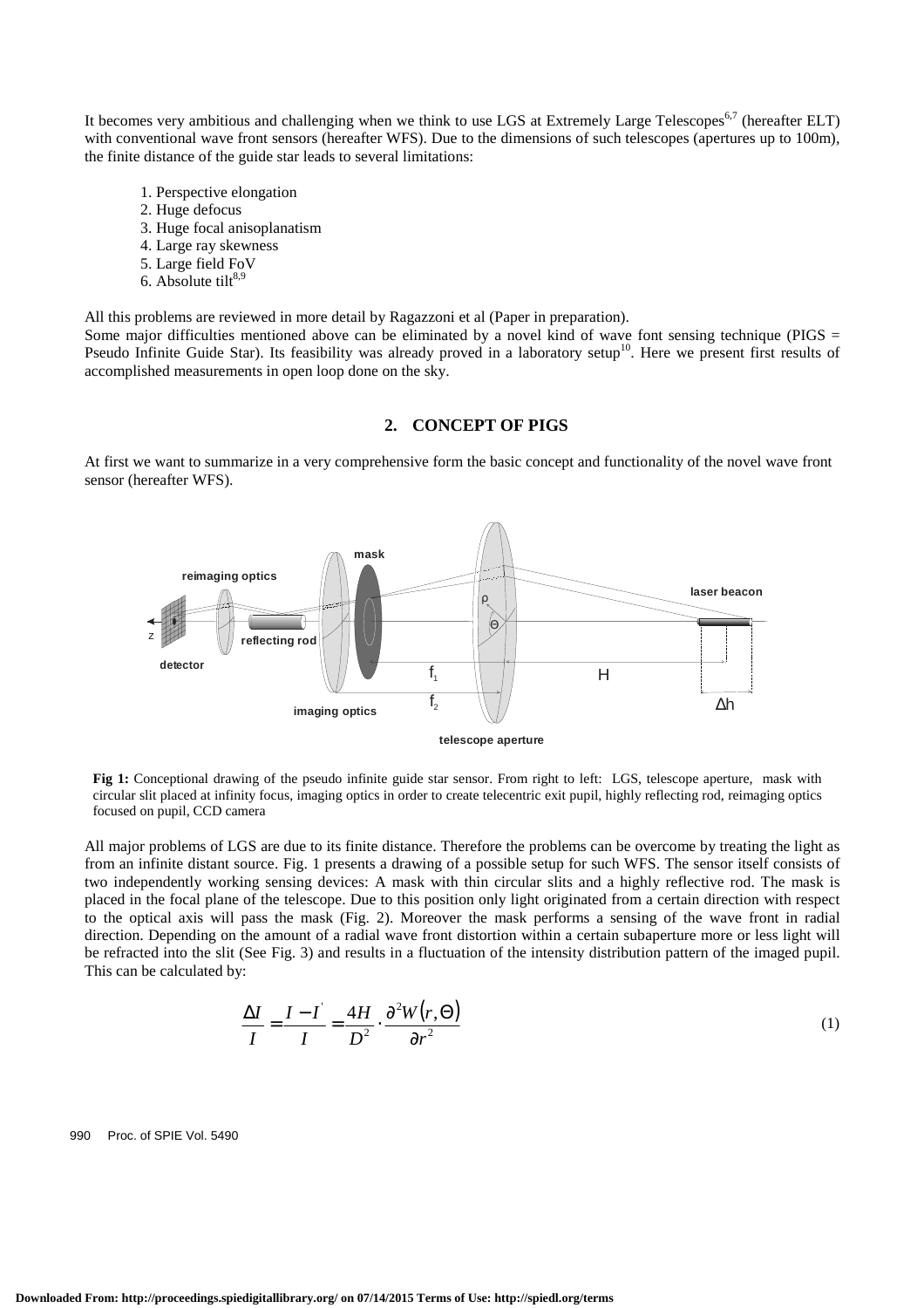H describes the distance of the LGS from the telescope aperture and D is the pupil diameter. I and I' denote the perturbed and non perturbed intensity pattern in the pupil. According to equation (1) an increase of the signal (gain) due to the mask depends on the ratio between the distance of the LGS altitude H and the telescope diameter D squared.



**Fig 2:** A mask with circular slits is able to select light from a certain direction



**Fig 3:** Depending on the wave front distortion (here approximated by a roof like form) more or less light of the LGS will be refracted into the sub-aperture. The sensitivity depends strongly on the ratio  $H/D^2$ 

A sensing of the incoming wave front in azimuthal direction is accomplished by using a highly reflective  $rod<sup>11</sup>$ . In order to have an optimum sensing quality it is favorably but not necessary to sample an incoming wave front from a virtually infinite distant pupil. The azimuthal deflection angle depends on the impact position on the rod. A ray with aberration hits the rod at a different position as a ray without aberration. The reflection of the distorted wave front on the rod

generates an intensity pattern which is proportional to  $\frac{\partial^2 W(r, \Theta)}{\partial \Omega^2}$  $\sqrt[2]{u(r)}$ ∂Θ  $\frac{\partial^2 W(r,\Theta)}{\partial r^2}$ .





**Fig 4:** An non aberrated ray will be reflected by the rod in the same direction, while a aberrated ray is parallel shifted by an amount b and becomes deflected

**Fig 5:** A spot of the size b reflected by the rod will be transformed into an arc. The angle of the arc is a function of the radius r of the rod

The signal for azimuthal sensing device can be calculated as follow:

$$
\frac{\Delta I}{I} = \frac{I'-I}{I} = \frac{4F}{\rho r} \cdot \frac{\partial^2 W(r, \Theta)}{\partial \Theta^2}
$$
(2)

In equation (2) the F describes the focal ratio of the incoming beam, ρ is a radial weighting factor normalized to the pupil radius and r denotes the rod radius.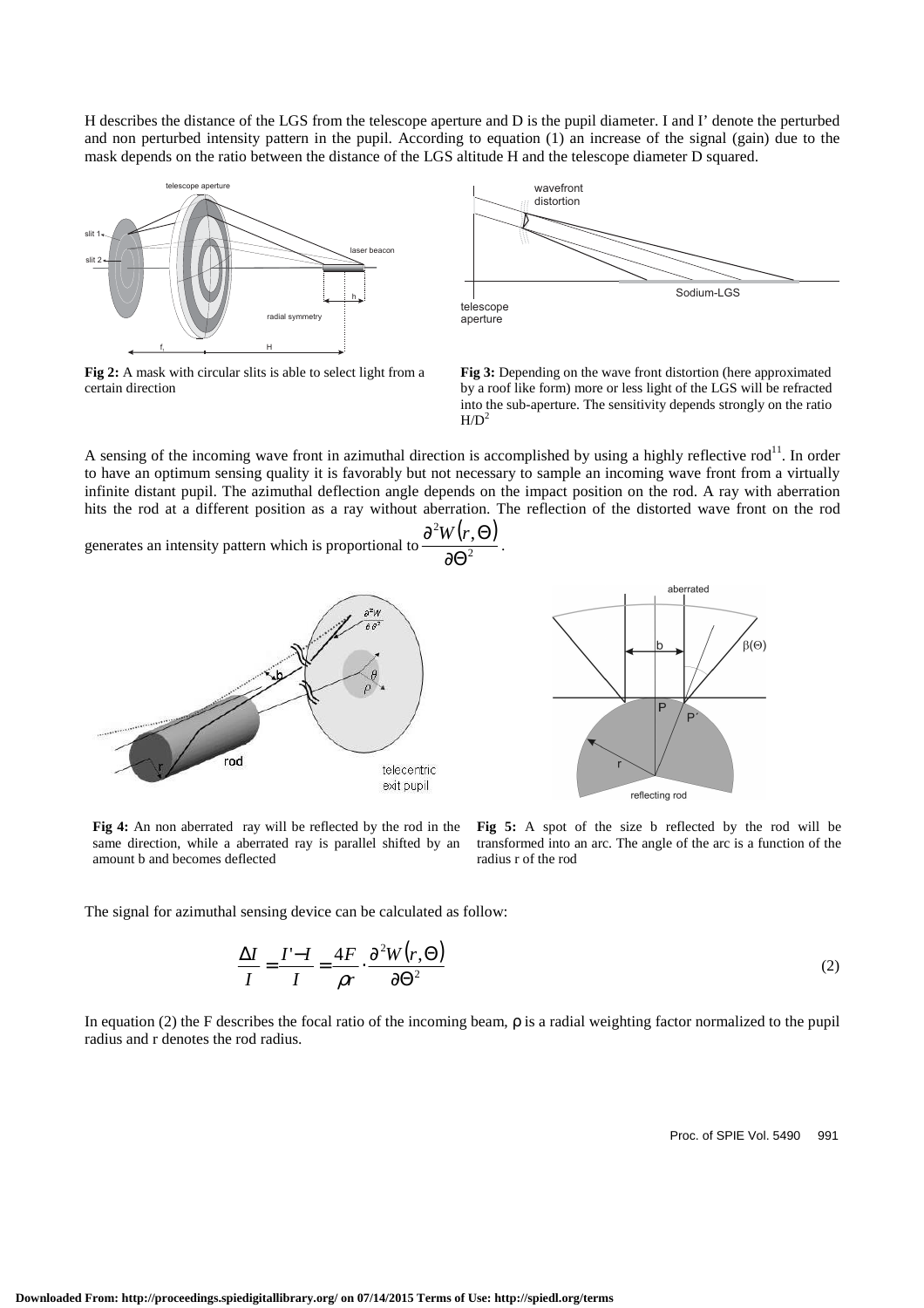A possibility to increase the gain of the azimuthal sensing device is by decreasing the rod radius. However, the extended spot size of the LGS has to be taken in account. A spot will be elongated into an arc with increasing length for smaller rod radius. This introduces aliasing if the arc exceeds the dimensions of a sub-aperture.

#### **3. PIGS EXPERIMENT ON SKY**

We already proved the functionality of the rod sensing device in a laboratory experiment. Encouraged by the positive results we tested the entire PIGS sensor during a 4 day campaign in November 2003 under more realistic conditions on sky at the William Herschel Telescope (hereafter WHT). The experiment was done in collaboration with the AO group of the University of Durham, which is operating there a Rayleigh Laser Guide star demonstrator since  $2001^{11}$ . Our main goal was to realize a fully 1:25 downscaled version of the ELT- sodium LGS case (D=100m, H=100km and ∆H = 10km). Such scaling can be accomplished by a low altitude Rayleigh LGS system on a 4m class telescope focused to 4km and 400m gating range. The WHT with a 4.2m diameter of the primary mirror satisfies almost this condition. For the experiment the laser was focused to a height 3.9km and the light was taken over a range of  $\pm 250$ m around the focus position. The gating depth was adjusted by the length of the rod.



**Fig. 6:** Schematic overview showing the key components of the on sky experiment at the WHT. Light of a NGS was deflected by a pick up mirror close to the NGS focus to a conventional SH sensor. We used the reconstructed wave fronts of the SHS as reference. The light of the LGS was deflected and focused on the rod via a mirror system and imaged by an objective to a CCD. The CCD of the PIGS sensor was focused to the exit pupil. Both CCD cameras had external trigger capabilities and were synchronized by the means of a pulse generator.

Figure 6 depicts an overview over the experimental setup. The incoming light of the LGS was reflected by a mirror and focused via an off axis toroid onto the rod. Two additional folding mirrors (see Fig 9, 4a and b) were used to align the beam to the rod. The slit mask used had a diameter of 27 mm (outer slit), contained 9 circular slits with 0.1mm thickness and has been manufactured at the Telescopio Nazionale Galileo (TNG) at La Palma. A CCD camera (DVC 1412) with an objective (f=700mm, d=50mm) was placed behind the rod to re-image the exit pupil. Figure 8 shows all key components of the setup.

We obtained reference measurements of the distorted wave front by the means of a conventional SH system (lenslet array with 78 sub-apertures), sensing the incoming light of a Natural Guide Star. Both CCD cameras were featuring an external triggering capability, which was used to synchronize them via TTL pulses generated by a pulse generator.

#### **4. MEASUREMENTS**

We performed several series of wave front measurements using the complete PIGS sensor setup with both sensing devices. Additionally we obtained several data sets, where we used each sensing device separately. For a fixed configuration we carried out several runs. Each run included a series of 512 frames taken simultaneously with the CCD cameras of each sensor (PIGS and SH). The time difference of 2 subsequent frames was 100ms, the exposure time 30ms.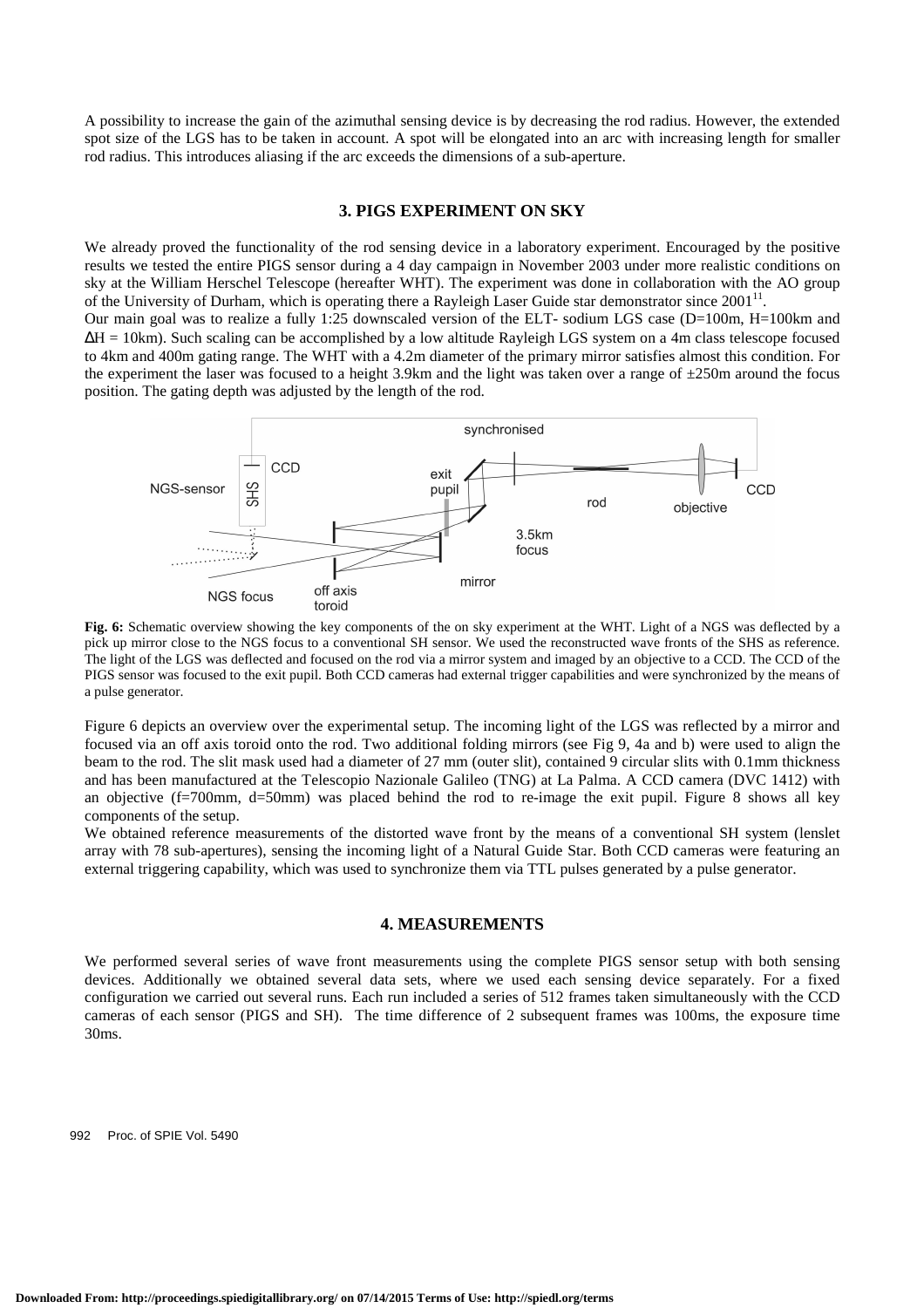

**Fig. 7:** Bird eye view of entire PIGS setup: 1. Rod, 2. mask (not in he beam path), 3.CCD, 4+5.optical setup to align rod, mask and CCD in respect to optical axis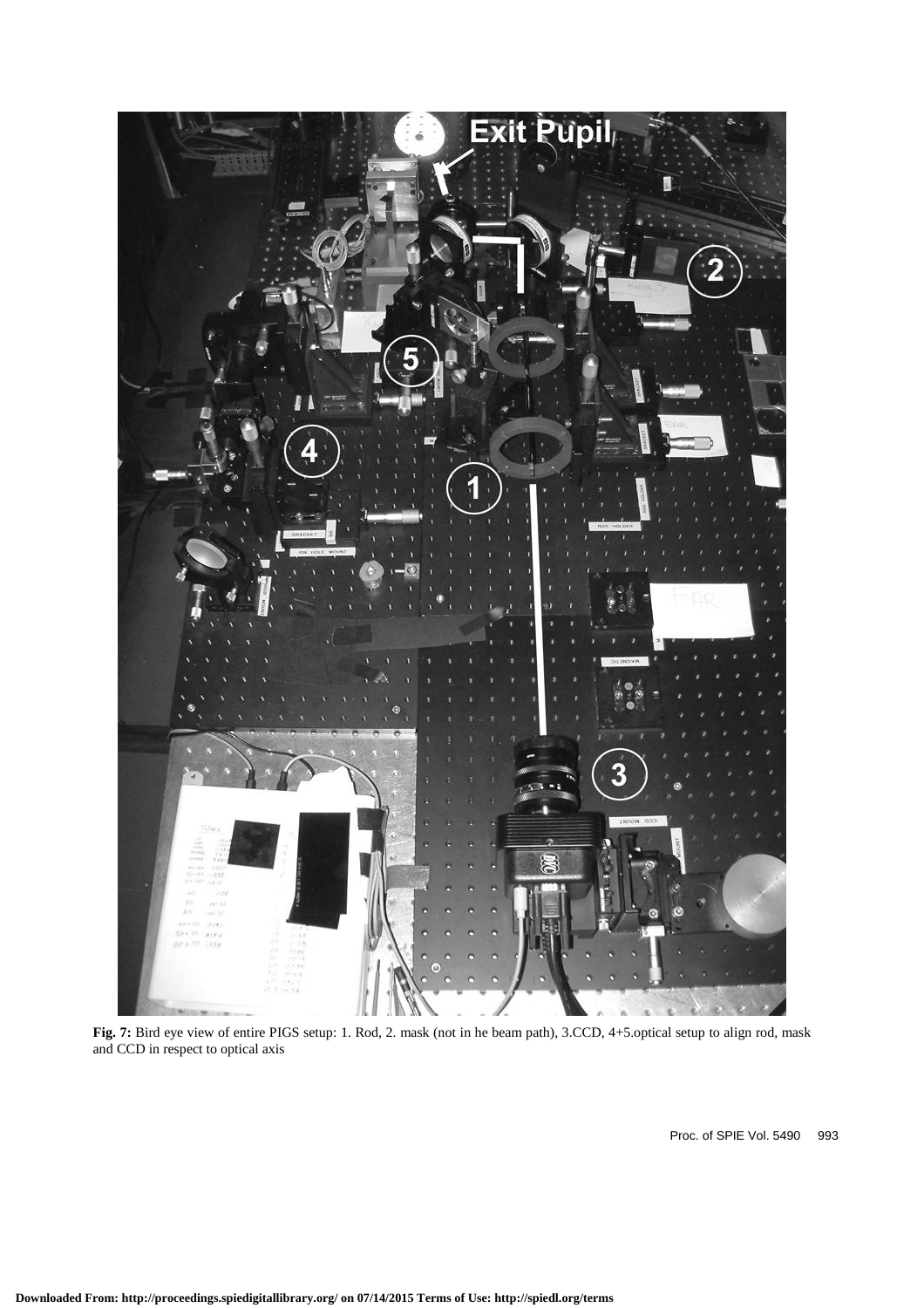# **5. DATA EVALUATION I: FIRST RESULTS (TEMPORAL CORRELATION )**

Due to our experience with the laboratory setup we were first focusing on the data with only the rod as sensing device. Mask data will not be discussed within this paper.

In a first approach we tried to verify that both wave front sensors measure the same temporal evolution of the ground layer turbulence. Due to the gating heights of the LGS (3.7 km - 4.2 km) PIGS does only sample the ground layer of the atmosphere. Assuming in first order only frozen flow of the turbulence it is possible to extract the wind speed out of the data.

We obtained the wind speed from the PIGS and the SHS data sets by calculating the correlation of two successive frames  $(n \text{ and } n+1)$ . The correlation was calculated shifting frame  $n+1$  in respect to n displacing the pupil between each frame. The parameter space of the displacement d was from 0 to a maximum of half a pupil size. Only the overlapping part of both pupils was taking into account when computing the correlation. This yields to a 2-dimensional pattern where the relative position from the center indicates the shift and the intensity the strength of the correlation. For one run 511 correlation frames are assessed. To enhance the signal from the ground layer we average over these 511 frames. Each correlation frame is contaminated by an intrinsic correlation from the superimposition of the pupil shape. This effect is removed by subtracting the time averaged auto correlation (correlating frame n with n). The reduction procedure is visualized in Fig. 8 and 9.



**Fig. 8:** For each relative shift of frame n+1 to n the correlation of the overlapping part has be calculated. To enhance the signal for one run we averaged over all correlation patterns for one run



**Fig 9:** The averaged cross correlation peak (left) is strongly dominated by a correlation pattern induced to the shape of the pupil. Therefore the averaged correlation of frame n with itself (center) has been subtracted and makes the peak (right) induced by the ground layer turbulence visible

The results for three runs are shown in Fig. 10 for the SH data and Fig. 11 for PIGS data, respectively. Note, the SH and PIGS data have different scaling. In each frame of Fig. 10 and Fig. 11 a strong correlation peak is visible. The distance of the peak to the center is a measure for the movement of a wave front between two subsequent frames.

We find an average movement of the wave front in the SH case of **0,94±0.06 m** with a direction of **131±6 deg** (clockwise with a zero direction in the positive x-axis). In the PIGS case we receive **1,1±0.14 m** for the movement and **124±5 deg** degree for the direction. The values for the movement of the wave front are quite close. The small difference could be real, since the SH sensor sees also high layer contribution.

We further compared the result of wave front sensor data with wind speed measured by the wind gauge on the top of the WHT dome. These measurements updated every 10 minutes covering roughly the time for all three runs. The wind speed was 10.3 $\pm$ 1 m/s. This translates into a wave front movement between two successive frames (100ms time difference) leads to 1.03m, which is consistent with the PIGS and SH data.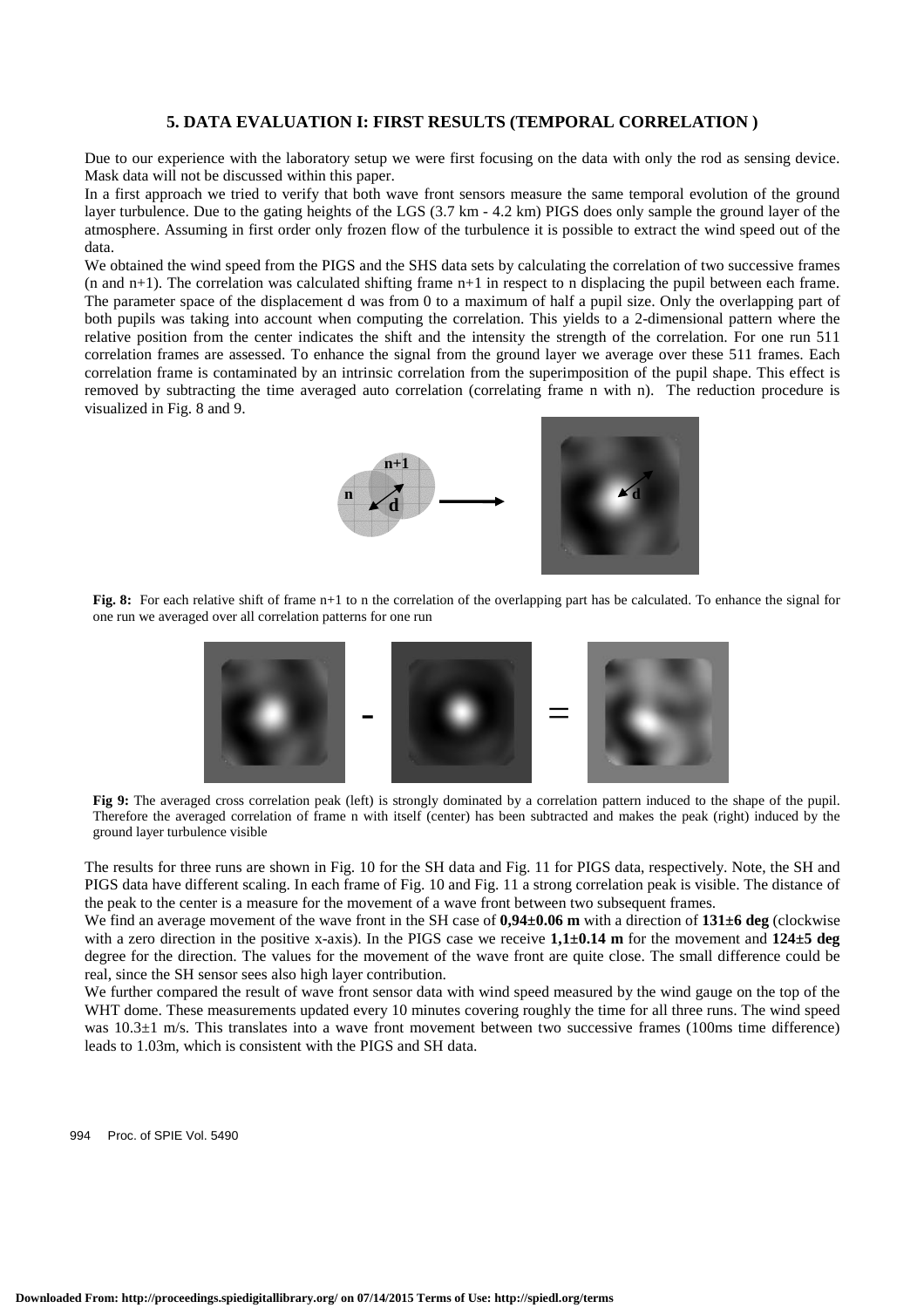

**Fig. 10:** Results of correlation calculations of the SH reference data obtained for 3 runs



**Fig. 11:** Results of correlation calculations of PIGS reference data obtained for 3 runs

| Run  | SН                | <b>PIGS</b>     | Run  | <b>SH</b>     | <b>PIGS</b>    |
|------|-------------------|-----------------|------|---------------|----------------|
|      | $1.03 \text{ m}$  | 1.1 m           |      | $126$ deg     | 119 deg        |
|      | 0.87 <sub>m</sub> | $1.0 \text{ m}$ |      | $130$ deg     | $126$ deg      |
|      | $1.03 \text{ m}$  | 1.2 m           |      | $138$ deg     | $128$ deg      |
|      |                   |                 |      |               |                |
| mean | $0,94\pm0.06$ m   | $1,1\pm0.14$ m  | mean | $131\pm6$ deg | $124\pm 5$ deg |

**Table 12:** Obtained values for the distance (left) and angle (right) of the correlation peaks PIGS and SH data shown in Fig. 10 and 12

# **6. DATA EVALUATION II: SPATIAL CORRELATION**

A more qualitative result would be to compare the wave front measured with the PIGS WFS to the one obtained with the SH WFS. But this is not a trivial task, because of the non linear distortion of the PIGS pupil image induced by the rod due to its limited positioning accuracy.

In order to compare the PIGS intensity distribution pattern with the SH wavefront several reduction steps have to be accomplished. The SH wavefront has to be scaled to the right dimensions and rotated into the proper orientation (180°). Than the 2. azimuthal derivative has to be calculated and finaly the image has to be warped with the proper distortion parameters to the PIGS pupil. Fig. 13 shows a schematic of the procedure.



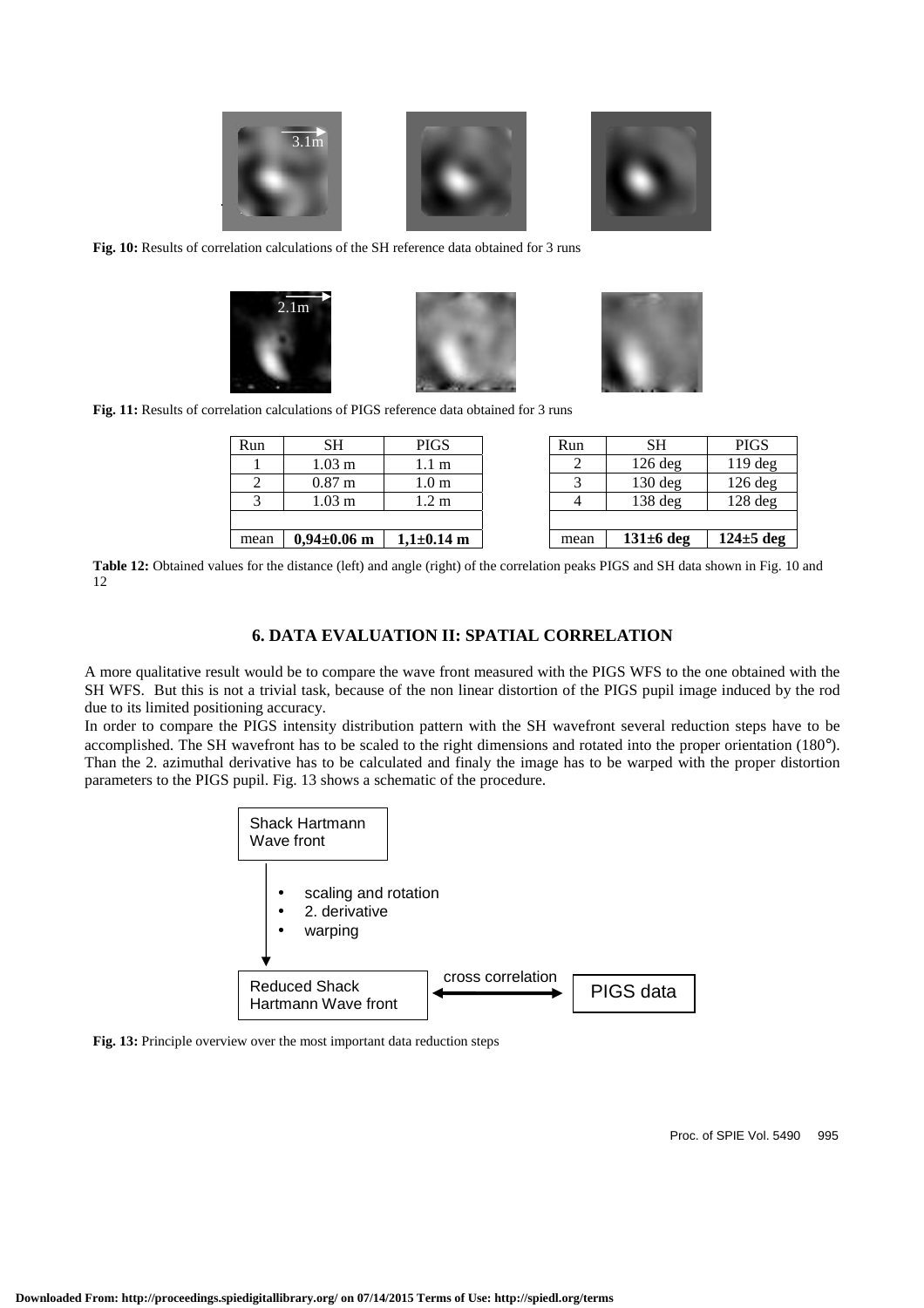A test of each reduction step is done by calculating the time averaged correlation as described in chapter 5. Fig. 14 shows the test of each step for one run as example. Examination of the correlation images could verify that the transformation applied in each reduction step behaves properly, except for the warping. The warping strongly depends on a calibration image which was used to extract the warping parameters by modeling the distorion. We could already improve the the model by increasing the parameter space but the results are still not satisfying. The prameter space is quite huge and we did not explore it fully up to now.



**Fig. 14:** Calculated cross correlation pattern after each data reduction step. The results are in good accordance with the expected position of the peak. From left to right. Initial data set. After applying right scaling and orientation. After applying the second derivative. After applying the warping. Right: PIGS data set

#### **7. CONCLUSION**

PIGS is a novel wave front sensor concept which can overcome several major problems of sodium LGS based AO systems for ELT. Since it is a pupil plane wave front sensor it can also be used for the layer oriented MCAO with light of the guide stars is optically co-added.

We presented first results of the new PIGS sensor obtained on sky. The feasibility of the rod sensing device under real conditions is demonstrated, comparing temporal evolution of PIGS wave front data and SH wave front data. We already developed a reduction pipeline to verify the spatial correlation of PIGS and SH reference data. Further adjustment in the warping modeling has to be done.

### **8. ACKNOWLEDGEMENTS**

This work was founded by the Alexander von Humboldt Foundation through the Wolfgang Paul prize. We want especially thank Elena Masciadri for the fruitful discussions and her comments.  $\odot$ 

#### **REFERENCES**

- 1. The Mauna Kea Kamaaina Adaptive Optics Group; "Lessons learned from Adaptive Optics on Mauna Kea", 2001, conf. Beyond conventional Adaptive Optics
- 2. Morris, T.; "A ground layer AO system demonstrator for the William Herschel Telescope"., 2004, SPIE, 5490
- 3. Foy, R.; Labeyrie, A.; "Feasibility of adaptive telescope with laser probe", 1985, A&A, **152**, 29L
- 4. Gates, E. L.; Lacy, M.; Ridgway, S. E.; de Vries, W. H.; " Observations of quasar hosts with the Lick Observatory Sodium Laser Guide Star Adaptive Optics system", 2004, AAS, **204**,6009G
- 5. Perrin, Marshall D.; Graham, James R.; Kalas, Paul; Lloyd, James P.; Max, Claire E.; Gavel, Donald T.; Pennington, Deanna M.; Gates, Elinor L., "Laser Guide Star Adaptive Optics Imaging Polarimetry of Herbig Ae/Be Stars", 2004Sci,**303**,1345P
- 6. Le Louarn M.; Hubin, N.; Sarazin, M.; Tokovinin, A.; "New challenges for Adaptive Optics, Extremly Large Telescopes", 2000, MNRAS **317**, 535L
- 7. Gilmozzi, R.; Delabre, B.; Dierickx, P.; N.; Koch, F.; Monnet, G.; Quattri, M.; Rigaut, F.; Wilson, R.N.; "Future of filled aperture telescopes: is a 100-m feasible?", 1998, SPIE proc **3355**, 129
- 8. Pilkington, J.DH.; Thompson, L.; Gardner, C. ; "Artificial Guide Stars for Adaptive Imaging" 1987, Nat., **330**, 116